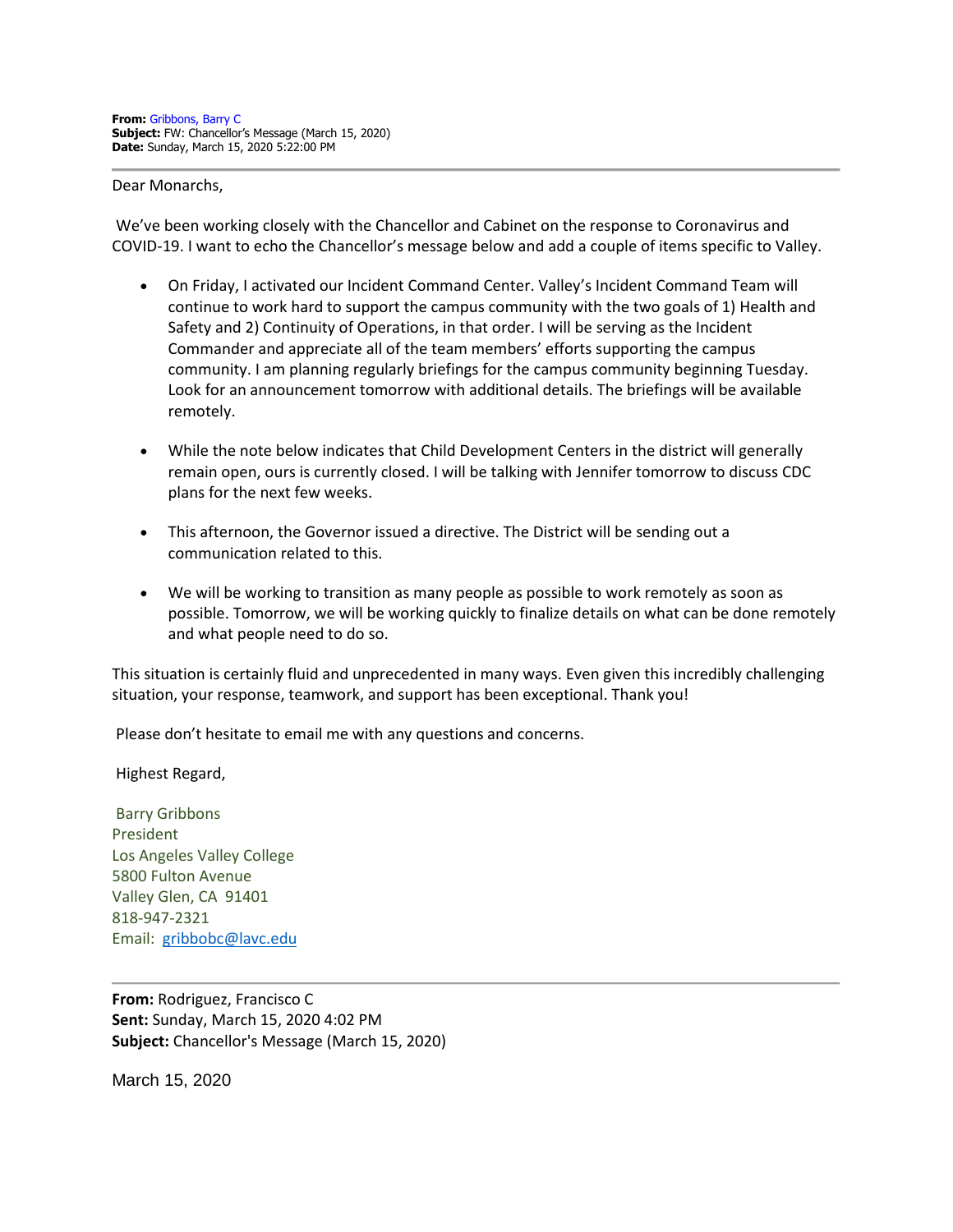#### Dear LACCD Colleagues:

Since yesterday's message, we have had a series of questions come forward that need additional clarification. In addition, a separate message with additional guidance will be sent later, per Governor Newsom's press conference earlier this afternoon.

## **1. Do I come to work tomorrow?**

Yes. All employees are to come to work tomorrow as regularly scheduled (except student workers, see below). All colleges, centers, and the ESC are open until further notice. If you are sick, stay home, and let your immediate supervisor know. We understand that for some of you, childcare arrangements, may be an issue and you need to report that to your supervisor.

### **2. Do student workers come to work tomorrow?**

No. Student workers (including tutors, cadets, CGCA's) are not to report to work for the next two weeks. They will be paid what they would have regularly earned for those days.

### **3. Is the faculty training for remote/online learning still happening at all of the colleges?**

Yes. The training will take place March 16-20 because we must transition as many courses to remote learning as quickly as possible for a go-live date on March 30. This pertains to all courses, including dual enrollment and non-credit.

### **4. Are all classes suspended for the next two weeks, even the ones that are currently online?**

Yes. Classes resume on March 30.

## **5. Are the Child Development Centers open this week?**

Yes. The Child Development Centers will remain open March 16-20, but they will be closed March 23-27 for spring break. If severely impacted by high absenteeism, the centers may be required to close.

## **6. Will all employees convert to telecommuting within the next two weeks?**

No. We are working as quickly as possible to transition as many functions to remote delivery. Consult with your direct supervisor.

## **7. Will I still get paid if I don't come to work?**

All employees are to follow the **Absenteeism Guidelines** issued last week by the Human Resources Division.

# **PLEASE:**

• Use good personal hygiene, per the [Los Angeles County Public Health](http://publichealth.lacounty.gov/media/Coronavirus/) Department Guidelines